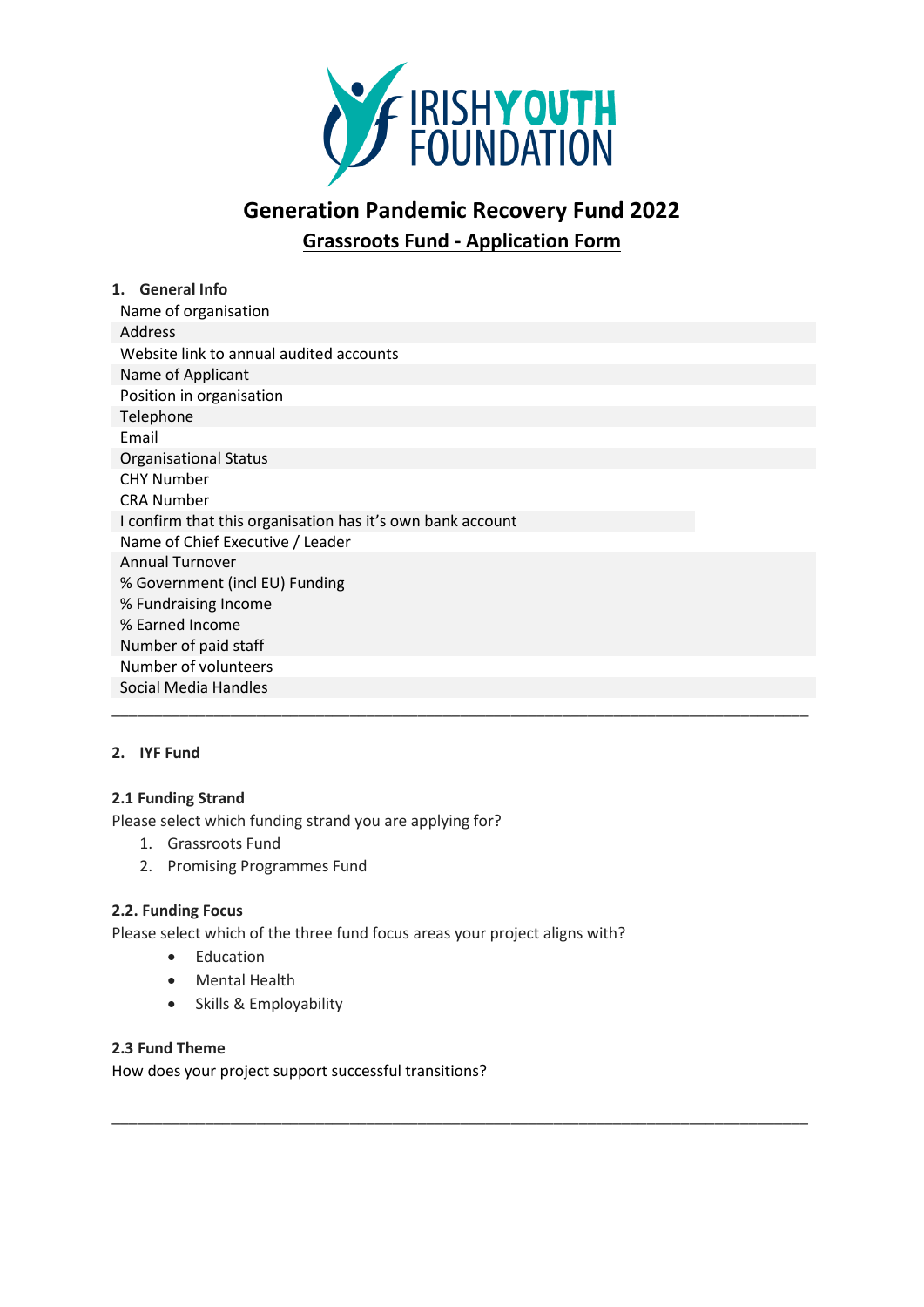

#### **3. Geographic Spread**

1.1 Please indicate what county you operate in

#### **4. The Implementing Organisation**

4.1 Describe your **organisation's** purpose and activities (max 100 words)

4.2 Describe the beneficiaries of the work of your **organisation** in 50 words or less and include total numbers reached pa.

\_\_\_\_\_\_\_\_\_\_\_\_\_\_\_\_\_\_\_\_\_\_\_\_\_\_\_\_\_\_\_\_\_\_\_\_\_\_\_\_\_\_\_\_\_\_\_\_\_\_\_\_\_\_\_\_\_\_\_\_\_\_\_\_\_\_\_\_\_\_\_\_\_\_\_\_\_\_\_\_\_\_

4.3 Please describe your organisation's approach to working with young people. What are the key principles underpinning your practice?

4.4 Please select as appropriate:

- Your organisation is
	- o Fully Compliant with the Governance Code
	- o Partially Compliant with the Governance Code
	- o Non-compliant with the Governance Code
- Please confirm that your organisation can make available its financial / audited accounts (Drop down menu – yes/no)
- Your charity prepares financial statements in compliance with the **[Charity SORP](http://www.charitysorp.org/)** (Statement of Recommended Practice under FRS102) and makes them easily available to the public on your website (Drop down menu – yes/no)

\_\_\_\_\_\_\_\_\_\_\_\_\_\_\_\_\_\_\_\_\_\_\_\_\_\_\_\_\_\_\_\_\_\_\_\_\_\_\_\_\_\_\_\_\_\_\_\_\_\_\_\_\_\_\_\_\_\_\_\_\_\_\_\_\_\_\_\_\_\_\_\_\_\_\_\_\_\_\_\_\_\_

#### **5. Project Purpose:**

- 5.1 Please describe the project for which you are seeking funding, and how it works. (max 250 words)
- 5.2 **The Problem**: Please tell us why this project is needed. (max 100 words)
- 5.3 **Outcomes:** Please tell us what outcomes you are aiming to achieve with the young people involved. (max 100 words)
- 5.4 **Evidence** please tell us what in your work has informed this particular approach? (max 100 words)
- 5.5 **Stage of development** How long has this project been in operation? - 0-6 months